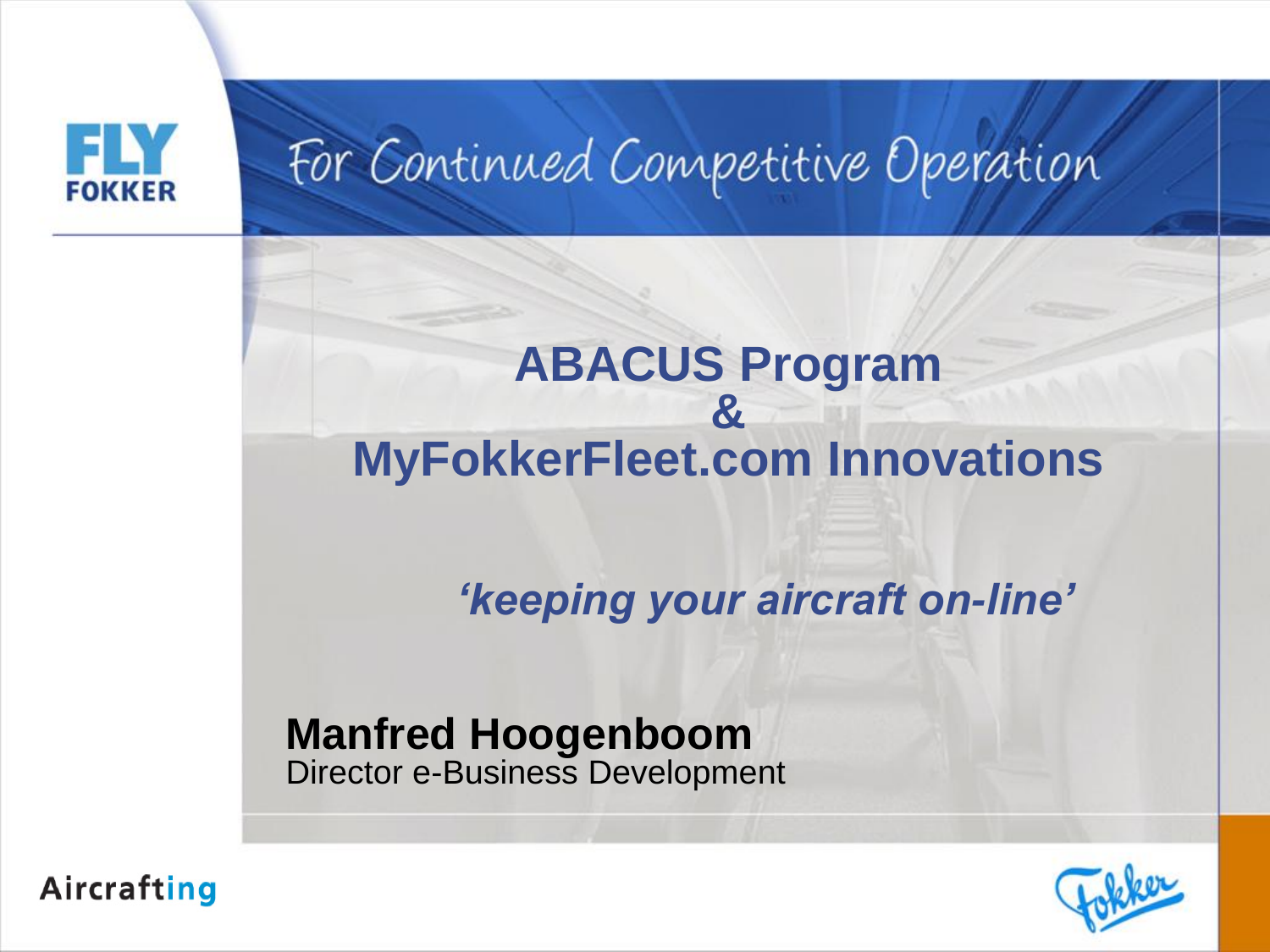

- **ABACUS Program**
- **Online Customized Support Chain**
- **Job Card Manual and the Material Forecasting System**

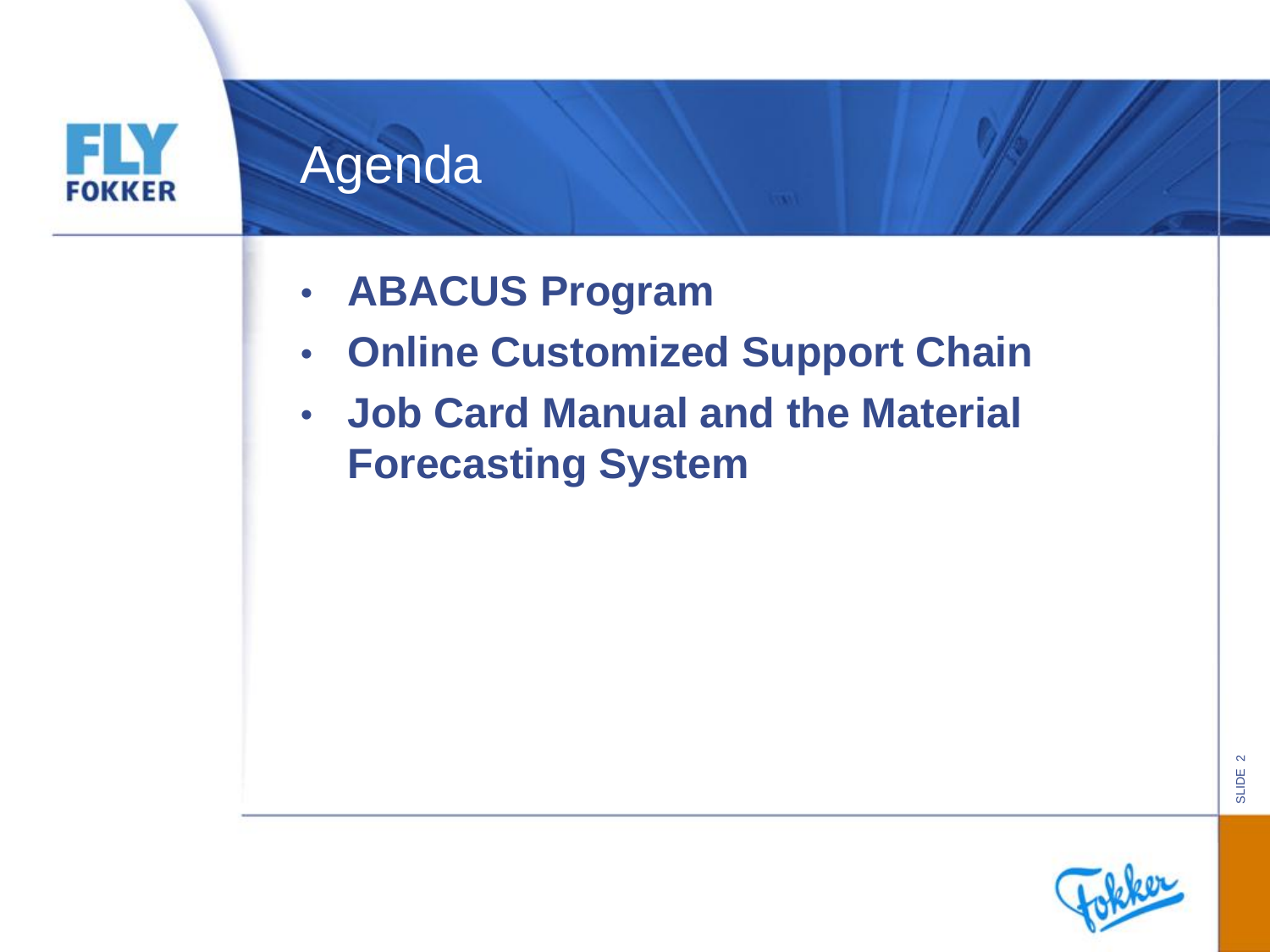

- **ABACUS Program**
- **Online Customized Support Chain**
- **Job Card Manual and the Material Forecasting System**

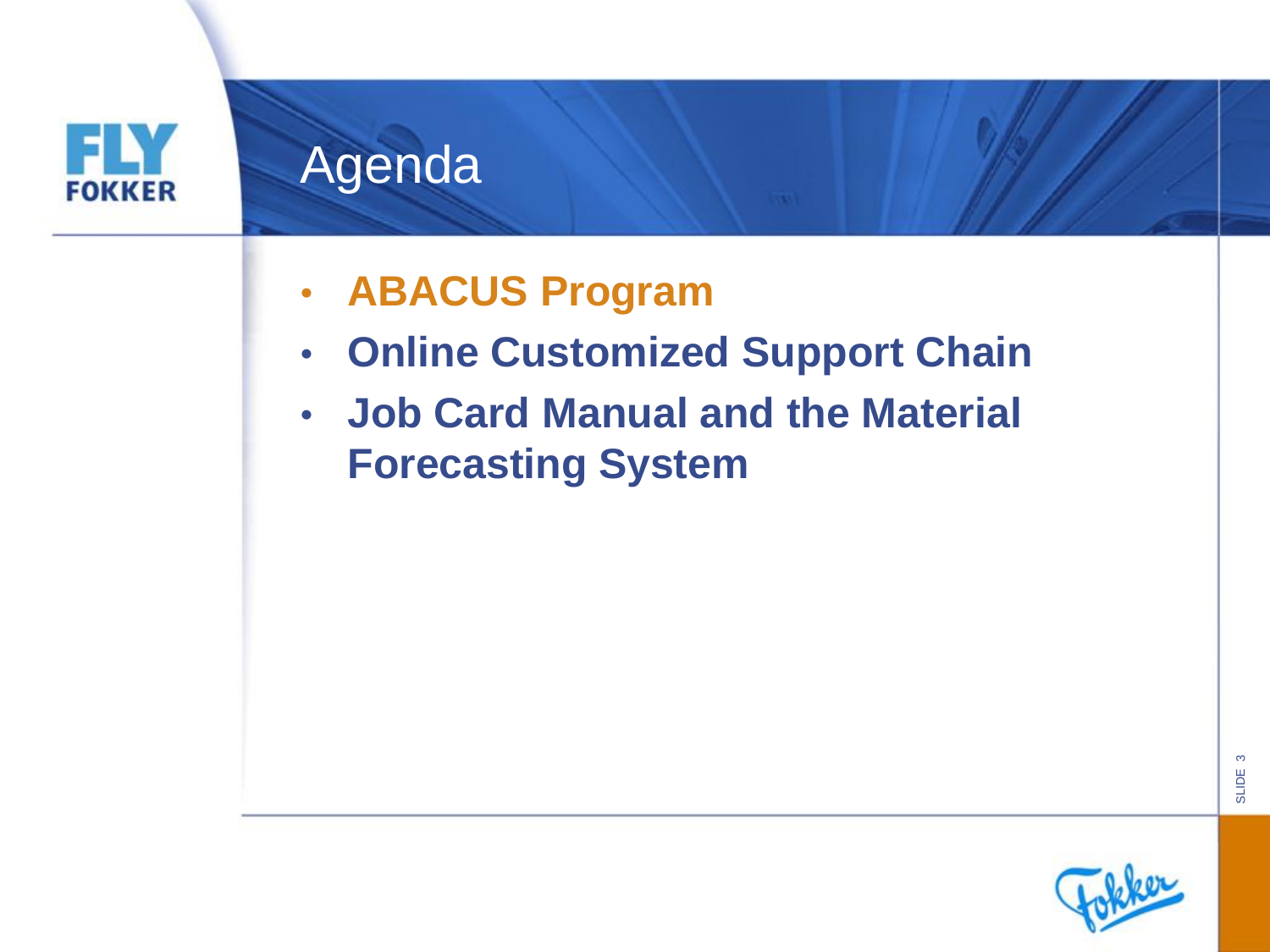

## ABACUS Program

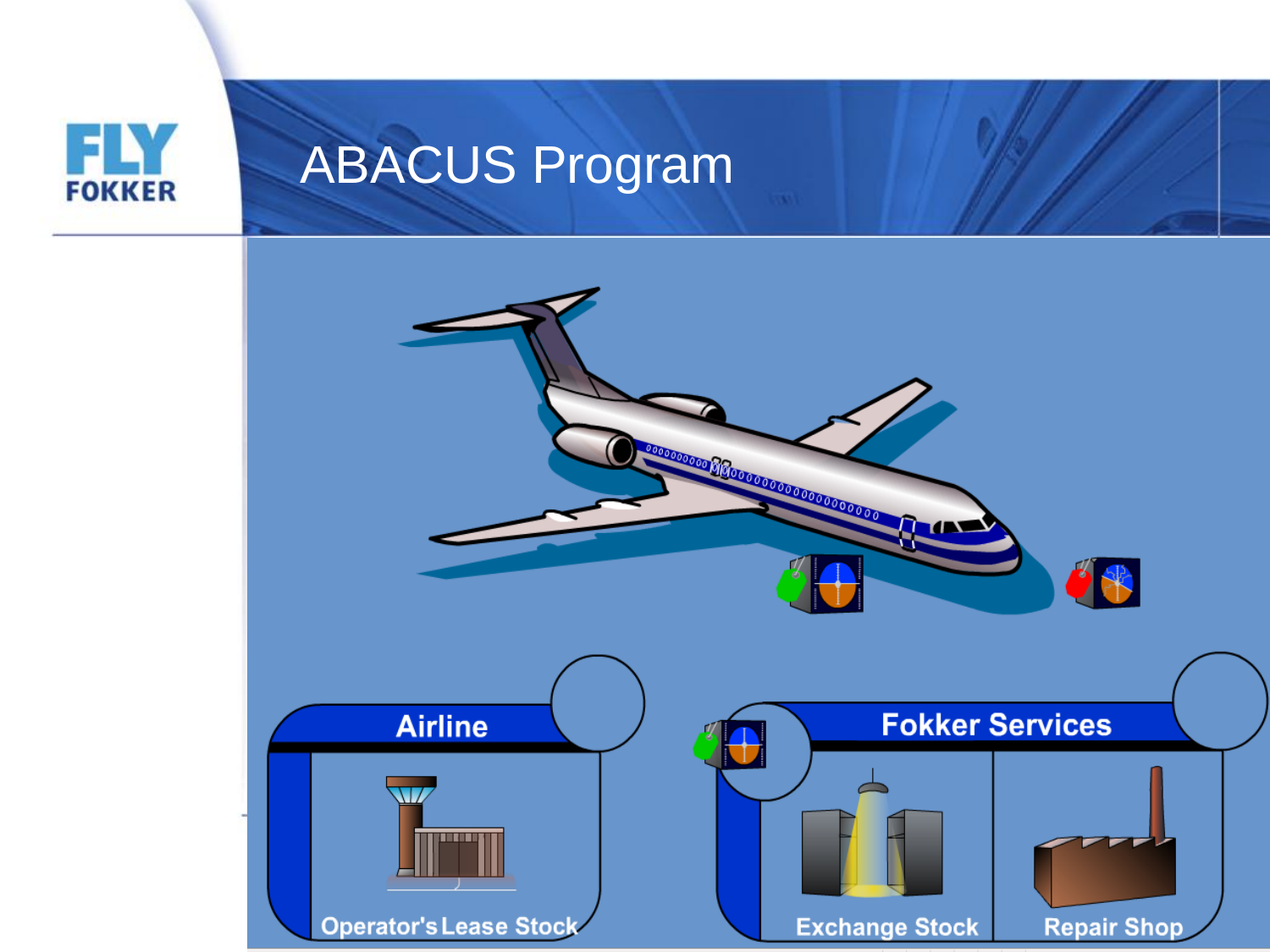

- **ABACUS Program**
- **Online Customized Support Chain**
- **Job Card Manual and the Material Forecasting System**

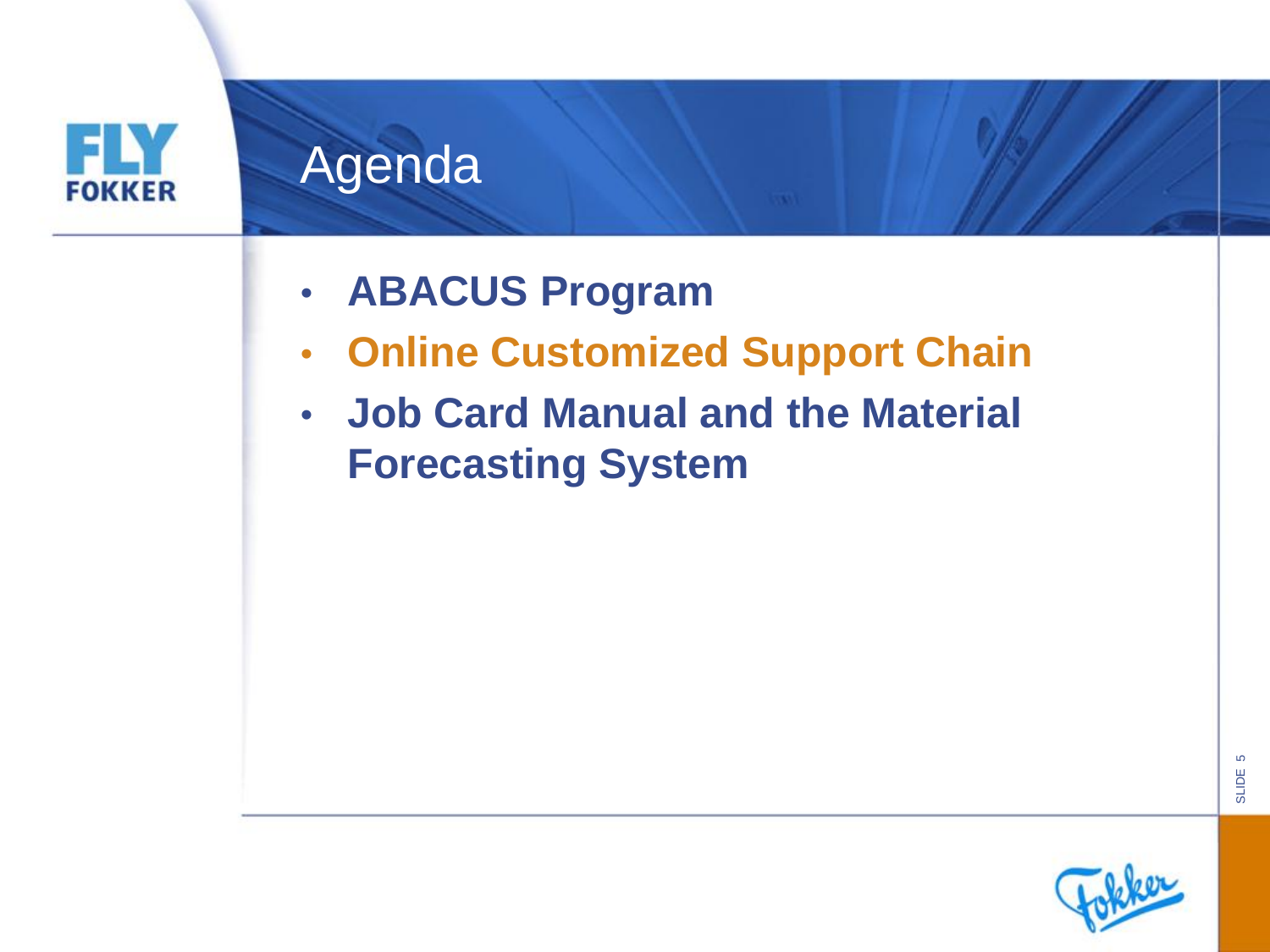

### Your Customized Support Chain

#### **Scheduled maintenance**

#### **Unscheduled maintenance**

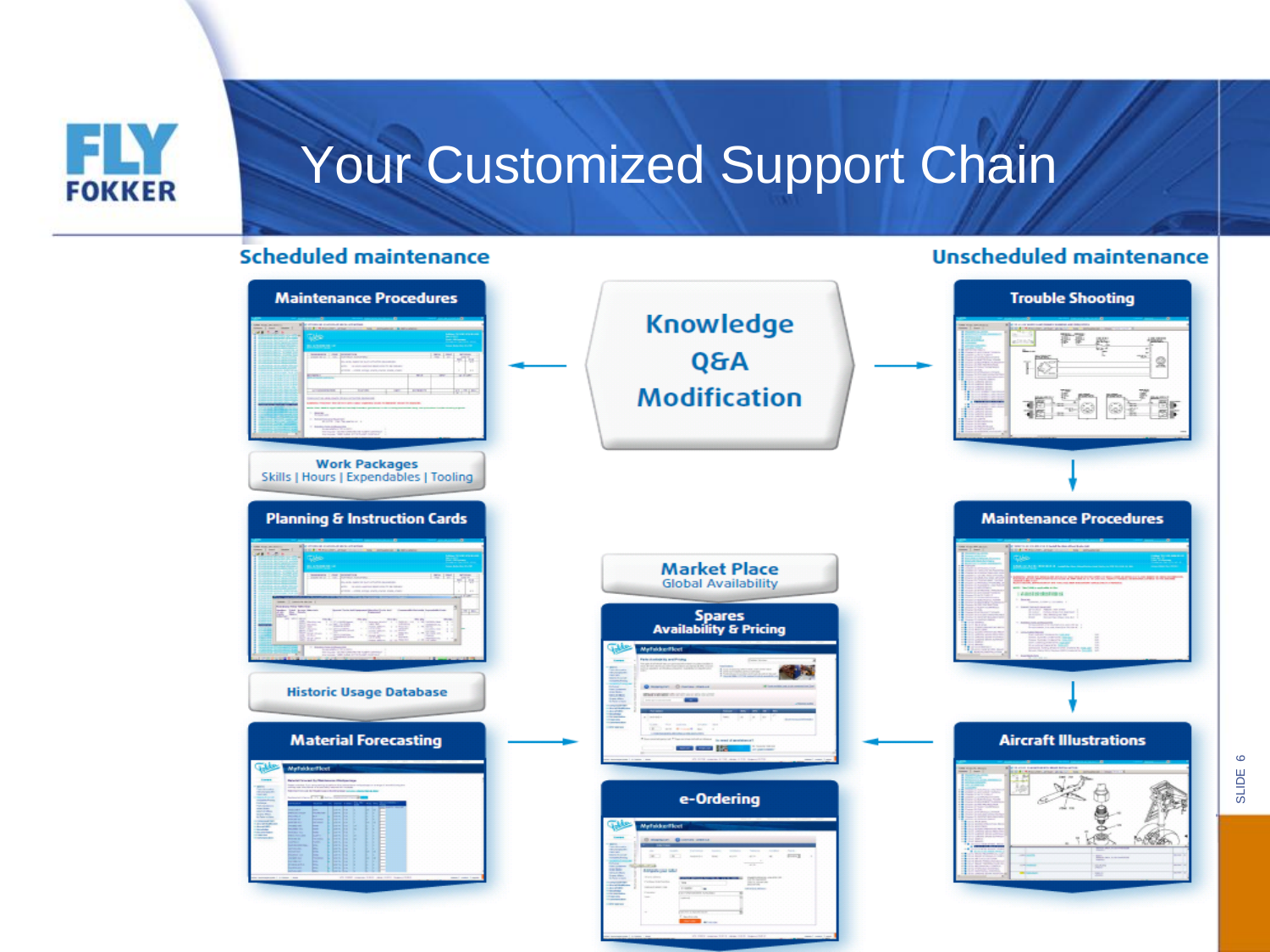

## Your Customized Support Chain

| <b>W</b> | e-Ordering<br><b>Myfekoffeel</b>                                 |
|----------|------------------------------------------------------------------|
| 134      | -- 0<br>$85-85$<br>$-1$<br>u<br><b>EUROPA</b><br>Annancisco Labo |
|          | <b>Delivery<br/>Track &amp; Trace</b>                            |
|          | <b>Netwhethod</b>                                                |
|          | e-Invoicing<br>Statement of Account                              |
| احليل    | Metekerhed<br><b>STATION</b><br>İ                                |

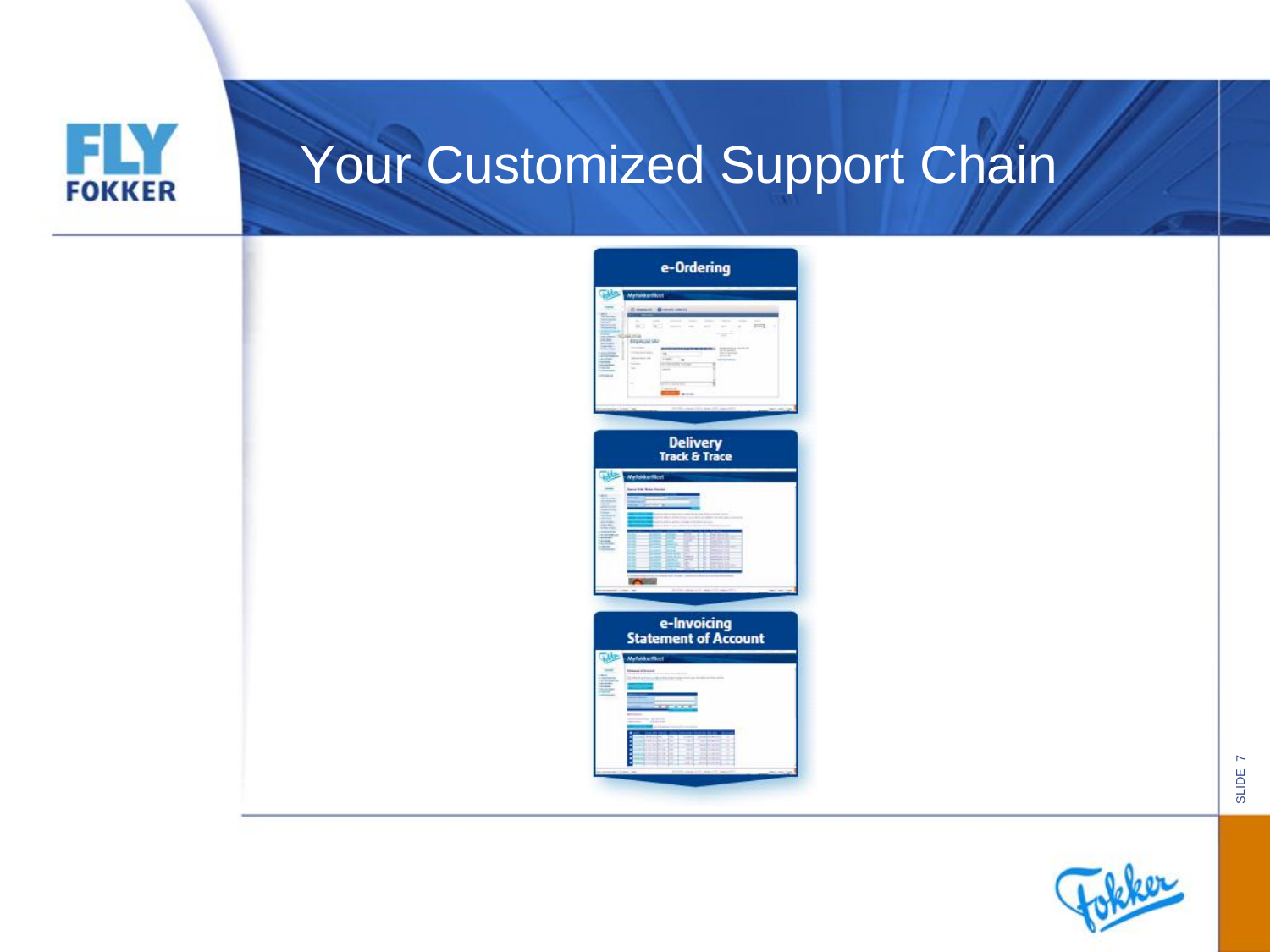

- **ABACUS Program**
- **Online Customized Support Chain**
- **Job Card Manual and the Material Forecasting System**

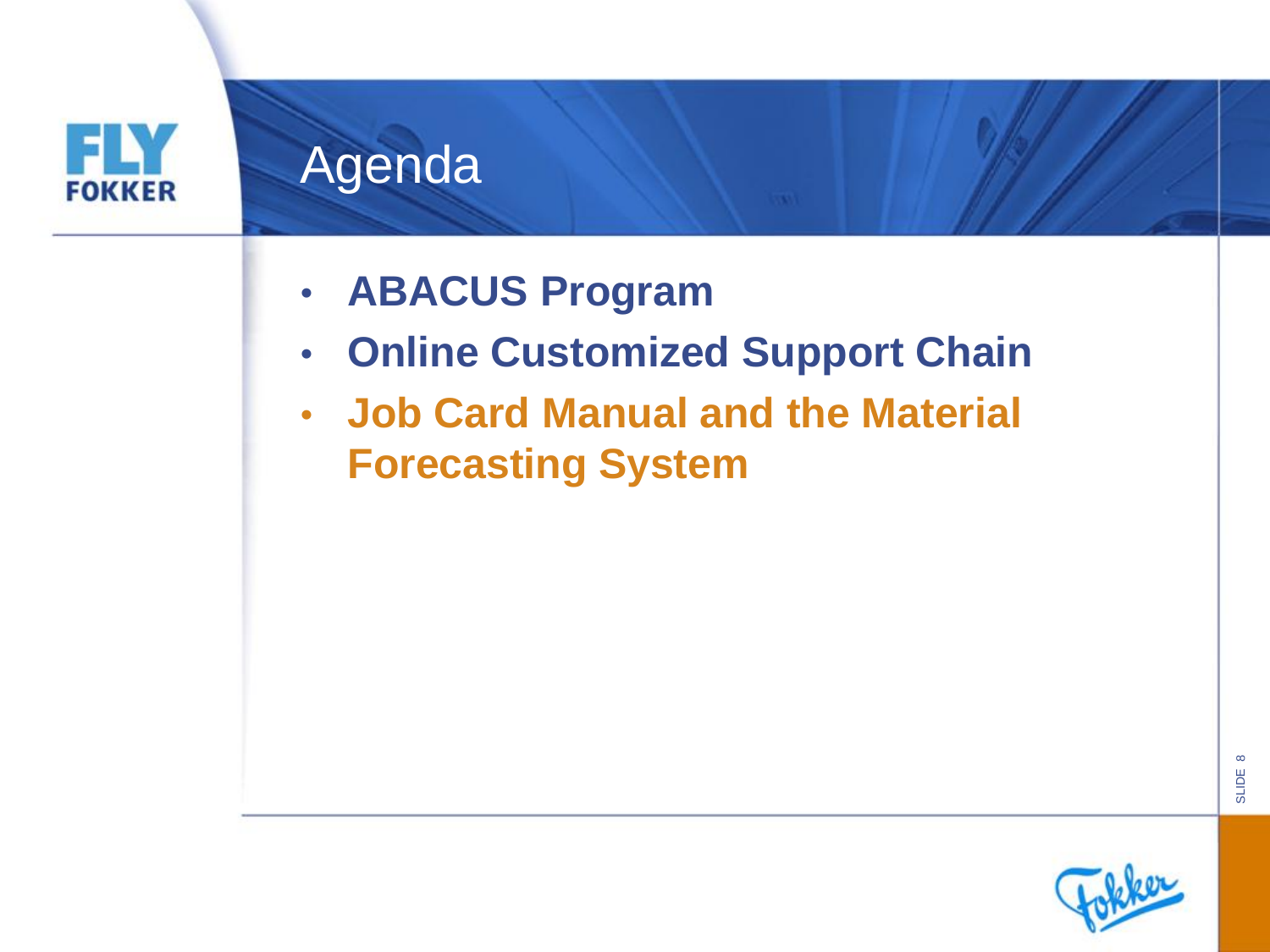

Documentation Center of Mr. Manfred Hoogenboom at Fokker Services

|                                                                     |                                                             | <b>DOCUMENTATION CENTER</b>                   | $>$ NEW !            |
|---------------------------------------------------------------------|-------------------------------------------------------------|-----------------------------------------------|----------------------|
| C F27 C F28 C Fokker 50/60 C Fokker 70/100                          |                                                             | help $\odot$                                  | > Auto Login         |
| Maintenance Doc. Operational Doc. Service Publ. Airworthiness Publ. |                                                             | WingTips Misc Files                           | > Gateway Delegation |
|                                                                     |                                                             |                                               | > Gateway Revision   |
| <b>B</b> Gateway                                                    |                                                             |                                               | > Gateway Q&A        |
|                                                                     |                                                             |                                               | > Copyrights         |
| <b>AMM</b>                                                          | <b>IPC</b>                                                  | WM                                            |                      |
| Aircraft Maintenance Manual                                         | <b>Illustrated Parts Catalog</b>                            | <b>Wiring Manual</b>                          |                      |
| Dec 01/2011                                                         | Dec 01/2011                                                 | Dec 01/2011                                   |                      |
| <b>JCM</b>                                                          | <b>TSSM</b>                                                 | <b>FIM</b>                                    |                      |
| <b>Job Card Manual</b>                                              | <b>Trouble Shooting Schematics</b>                          | <b>Fault Isolation Manual</b>                 |                      |
| Dec 01/2011                                                         | Manual<br>Dec 01/2011                                       | Dec 01/2011                                   |                      |
|                                                                     |                                                             |                                               |                      |
| <b>SRM Fokker 70</b>                                                | <b>SRM Fokker 100</b>                                       | <b>NDT Fokker 100</b>                         |                      |
| Structural Repair Manual<br>Dec 01/2011                             | Structural Repair Manual<br>Dec 01/2011                     | Non-Destructive Testing Manual<br>Mar 01/2010 |                      |
|                                                                     |                                                             |                                               |                      |
| <b>Fokker Services</b>                                              | <b>Fokker Services</b>                                      | <b>Fokker Services</b>                        |                      |
| Online Supplement overview                                          | Colleague authorisation profiles                            | Note overview                                 |                      |
|                                                                     |                                                             |                                               |                      |
| <b>Fokker Services</b>                                              | <b>Fokker Services</b><br>Offline supplements authorization |                                               |                      |
| Offline Supplement overview                                         | profiles                                                    |                                               |                      |
|                                                                     |                                                             |                                               |                      |
| <b>Fokker Services</b><br>Job Card Manual Administration            |                                                             |                                               |                      |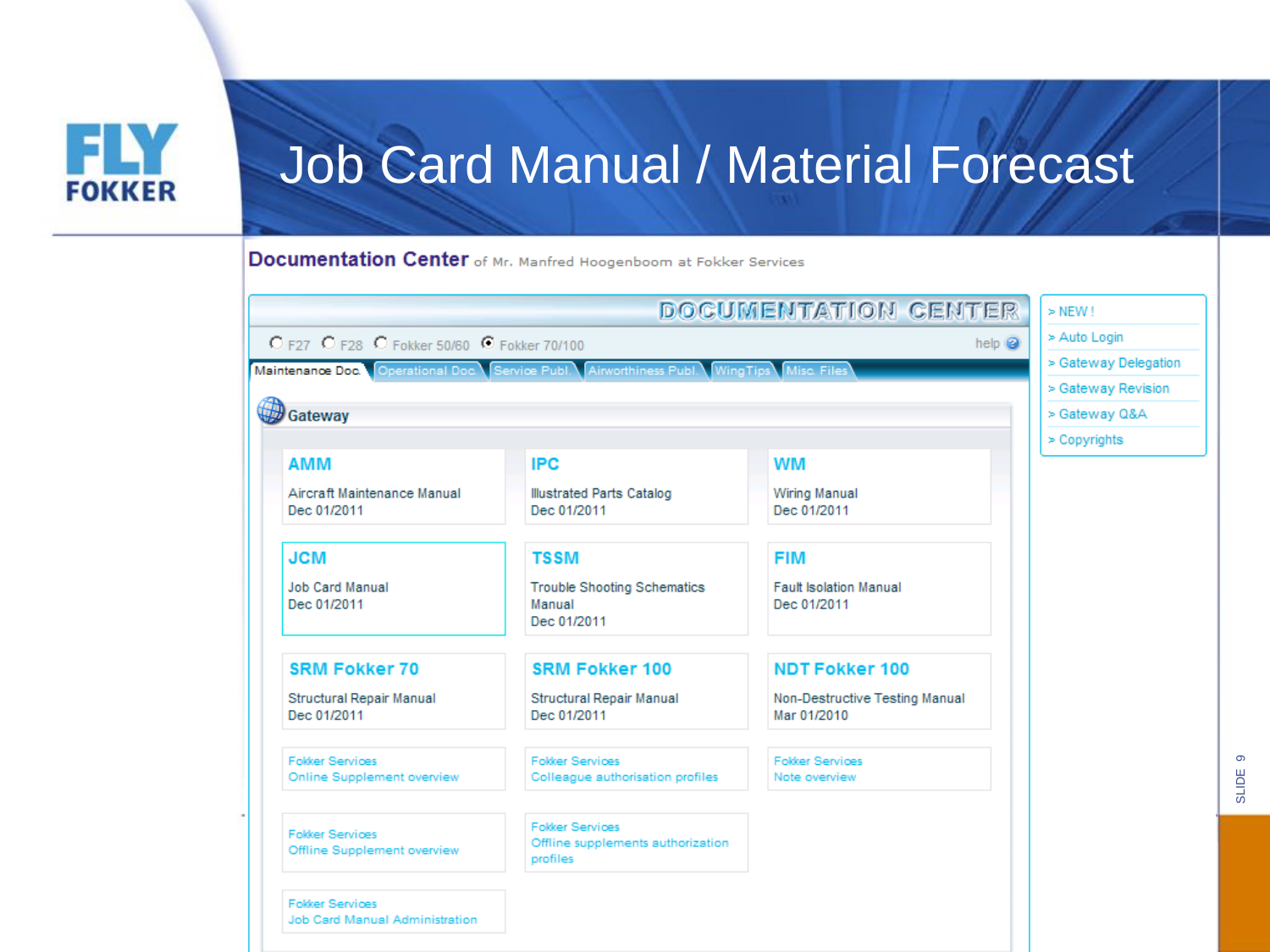□ 325100-00-01 126 NLG S

 $\Box$  0 325100-00-05 121 NLG S □ 325200-00-01 711 NLG S

□ 325200-00-02 200 NLG S

**Ø** 344300-01-01 213 GROU

3

 $\left| \cdot \right|$ 

 $\Box$  Select all

 $\Box$  at  $\Box$  as  $\Box$  and  $\Box$  and  $\Box$ 

 $\blacktriangleright$ 

Add to selection

**Effectivity:** Austrian Airlines



LUBRICATION OF EXTENSION AND RETRACTION HYDRAULIC CONTROL COMPONENTS

WARNING: YOU MUST PUT UP THE APPLICABLE WARNING SIGNS TO PREVENT INJURY TO PERSONS.

NOTE: This TASK contains the procedure necessary to lubricate the retraction actuator of the nose landing gear.

1. Materials

Brush 10 mm (0.5 in) 1

2. Special Tools and Equipment Not applicable

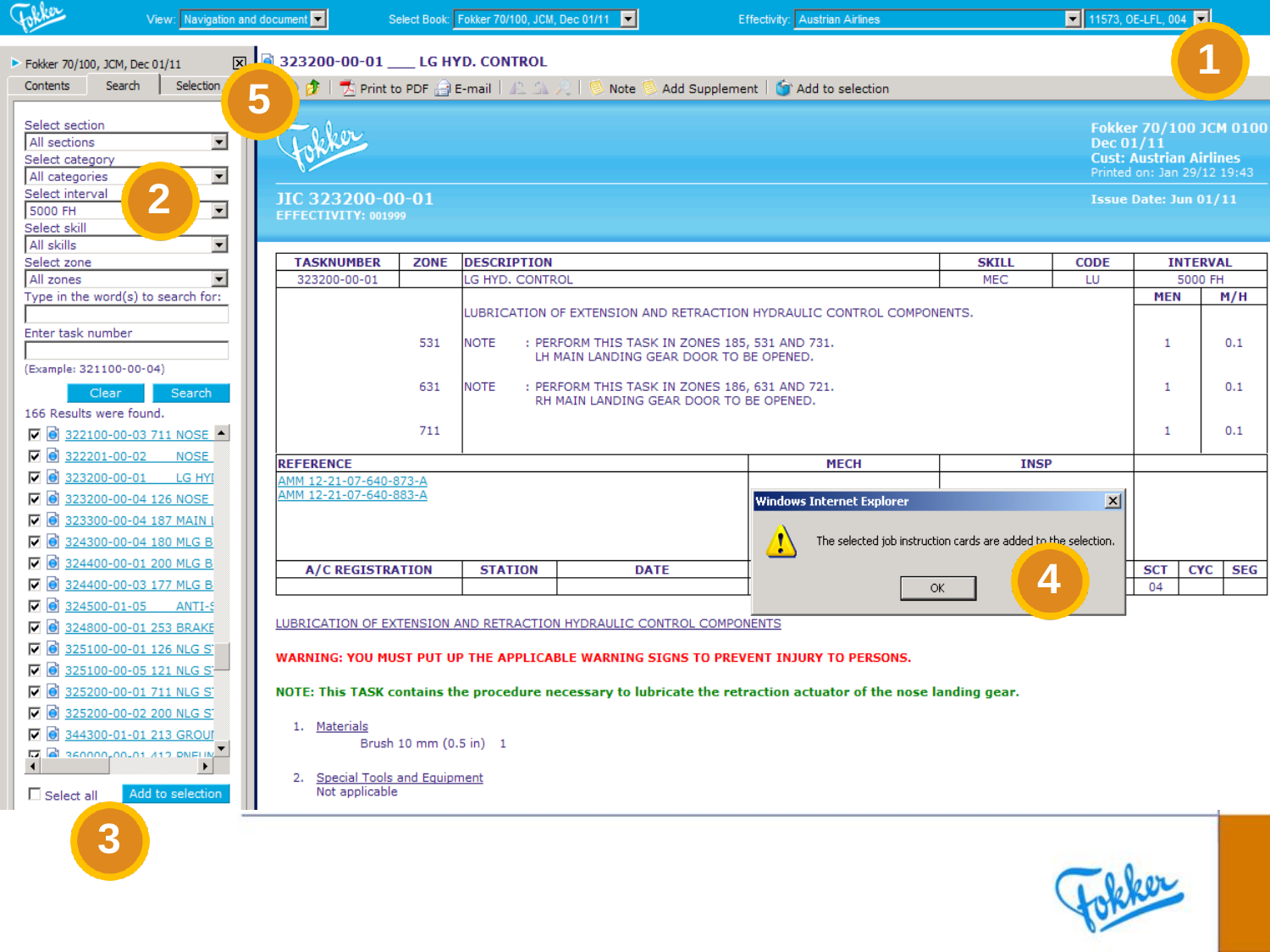ELY **FOKKER** 

### Job Card Manual / Material Forecast

|                                                                                                                                                                                                                                                                                                  |                                                                                                                                                                                                                                                                                                                                                              | View: Navigation and document |                          | Select Book: Fokker 70/100, JCM, Dec 01/11<br><b>Effectivity:</b> Austrian Airlines |                            |                                                                                                                                                                                                        |                 |                                    |                 | $\boxed{\blacksquare}$ 11573, OE-LFL, 004          |                 |                                               |                                          |                                  |                 |            |
|--------------------------------------------------------------------------------------------------------------------------------------------------------------------------------------------------------------------------------------------------------------------------------------------------|--------------------------------------------------------------------------------------------------------------------------------------------------------------------------------------------------------------------------------------------------------------------------------------------------------------------------------------------------------------|-------------------------------|--------------------------|-------------------------------------------------------------------------------------|----------------------------|--------------------------------------------------------------------------------------------------------------------------------------------------------------------------------------------------------|-----------------|------------------------------------|-----------------|----------------------------------------------------|-----------------|-----------------------------------------------|------------------------------------------|----------------------------------|-----------------|------------|
| 323200-00-01 __ LG HYD. CONTROL<br>図<br>Fokker 70/100, JCM, Dec 01/11                                                                                                                                                                                                                            |                                                                                                                                                                                                                                                                                                                                                              |                               |                          |                                                                                     |                            |                                                                                                                                                                                                        |                 |                                    |                 |                                                    |                 |                                               |                                          |                                  |                 |            |
| Selection<br><b>〇〇步   为Print to PDF 白E-mail   瓜乌叉  </b><br>Search<br>Contents<br>Add Supplement   6 Add to selection<br>Note                                                                                                                                                                     |                                                                                                                                                                                                                                                                                                                                                              |                               |                          |                                                                                     |                            |                                                                                                                                                                                                        |                 |                                    |                 |                                                    |                 |                                               |                                          |                                  |                 |            |
| OlelelO<br>4<br>Ò<br>Õ<br>Ò<br>062301-00-01                                                                                                                                                                                                                                                      | ð 2 H<br>因合同<br>$\boldsymbol{\times}$<br>Fokker 70/100 JCM 0100<br>Dec 01/11<br>WER PAP<br>$0 - 01$<br><b>Cust: Austrian Airlines</b><br>$-011126$<br>Printed on: Jan 29/12 19:43<br>Æ,<br>$J-01$<br>И<br>$-00 - 01$<br>JIC 323200-00-01<br>Issue Date: Jun 01/11<br>062201-00-01 200<br>EFFECTIVITY: 001999<br>062206-00-01 270 PASSENGE                    |                               |                          |                                                                                     |                            |                                                                                                                                                                                                        |                 |                                    |                 |                                                    |                 |                                               |                                          |                                  |                 |            |
| O                                                                                                                                                                                                                                                                                                | <b>REAR FUSE</b><br>APU COMP/<br>062305-00-01                                                                                                                                                                                                                                                                                                                |                               | <b>TASKNUMBER</b>        | <b>ZONE</b>                                                                         |                            | <b>DESCRIPTION</b>                                                                                                                                                                                     |                 |                                    |                 |                                                    |                 | <b>SKILL</b>                                  | <b>CODE</b>                              |                                  | <b>INTERVAL</b> |            |
| O                                                                                                                                                                                                                                                                                                | 062307-00-01<br>VERTICAL                                                                                                                                                                                                                                                                                                                                     |                               | 323200-00-01             |                                                                                     |                            | LG HYD. CONTROL                                                                                                                                                                                        |                 |                                    |                 |                                                    |                 | <b>MEC</b>                                    | LU                                       | <b>MEN</b>                       | 5000 FH         | M/H        |
| Ò<br>Ò                                                                                                                                                                                                                                                                                           | 062308-00-01<br><b>VER</b><br>062401-00-02 410 STU                                                                                                                                                                                                                                                                                                           |                               |                          |                                                                                     |                            |                                                                                                                                                                                                        |                 |                                    |                 |                                                    |                 |                                               |                                          | $\Box$ o $\overline{\mathbf{x}}$ |                 |            |
| https://www.myfokkerfleet.com/?documentTreeID=325 - MyFokkerFleet JCM Selection Summary - Windows Internet Explorer<br>đ<br>062401-00-02 420 STU<br>Summary Per Job Card<br>Summary<br>Ò<br>062404-00-01 433 NAC<br>062404-00-01 443 NAC<br><b>Summary New Selection</b><br>062404-00-02 433 NAC |                                                                                                                                                                                                                                                                                                                                                              |                               |                          |                                                                                     |                            |                                                                                                                                                                                                        |                 |                                    |                 |                                                    | 0.1<br>0.1      |                                               |                                          |                                  |                 |            |
| Ò<br>O                                                                                                                                                                                                                                                                                           | <b>Special Tools And</b><br><b>Standard Tools And</b><br><b>Number   Total   Access Materials</b><br><b>Consumable</b><br><b>Expendable Parts</b><br>062404-00-02 443 NAC<br>of job<br>Man<br><b>Panels</b><br><b>Equipment</b><br><b>Materials</b><br><b>Equipment</b><br>062502-00-01 500 LEFT<br>Cards<br><b>Hours</b><br>062505-00-01<br>LEF<br>Selected |                               |                          |                                                                                     |                            |                                                                                                                                                                                                        |                 |                                    |                 |                                                    | 0.1             |                                               |                                          |                                  |                 |            |
|                                                                                                                                                                                                                                                                                                  | 062506-00-01 540 LEFT<br>062507-00-01 560 LEFT                                                                                                                                                                                                                                                                                                               |                               | 166 157.3 121AB<br>123BL |                                                                                     | <b>Hits Oty</b>            |                                                                                                                                                                                                        | <b>Hits Qty</b> |                                    | <b>Hits Oty</b> |                                                    | <b>Hits Oty</b> |                                               | <b>Hits Qty</b>                          |                                  |                 |            |
| Ò                                                                                                                                                                                                                                                                                                | 062508-00-01 531 LEFT<br>062602-00-01 600 RIG                                                                                                                                                                                                                                                                                                                |                               |                          | Blanking<br>124BR<br>cap<br>124CR<br>Blanking<br>127AB                              | 2<br>$\overline{2}$<br>728 | 27-1-3695   Magnet,<br>test - fire bottle<br>pressure switch                                                                                                                                           | $1 \quad 1$     | Isopropyl<br>alcohol vapor<br>bath | $1 \quad 1$     | Fk03-001:<br>Oil,<br>Lubricating                   |                 | 1 AR 3405889, Seal<br>AN960KD516L,<br>Spring  | 4<br>$\overline{4}$<br>1<br>$\mathbf{1}$ |                                  |                 |            |
| Ò<br>$\bullet$                                                                                                                                                                                                                                                                                   | 062605-00-01<br><b>RIG</b><br>062606-00-01 640 RIG<br>062607-00-01 660 RIG                                                                                                                                                                                                                                                                                   |                               | 167AL<br>168AR           | caps<br>Blanking<br>176AB<br>Caps                                                   | $1 \quad 18$               | 28-0-1219 Bar,<br>Speedbrake ground<br>lock                                                                                                                                                            | $1 \quad 1$     | Access<br>platform 0.5<br>m(2 ft)  | $\mathbf{2}$    | 2 Fk11-013:<br>Isopropyl,<br>alcohol               |                 | 1 AR EU15969, Seal<br>IPC-CSN                 | 8<br>8<br>$\overline{2}$<br>2            |                                  |                 |            |
| Ò                                                                                                                                                                                                                                                                                                | 062608-00-01 631 RIG<br>062702-00-01 710 NLG                                                                                                                                                                                                                                                                                                                 |                               | 177AL<br>177CL           | Brush 10<br>mm(0.5 in)<br><b>178AD</b>                                              | 1.                         | 28-0-1219G Bar,<br>Speedbrake ground                                                                                                                                                                   | $1 \quad 1$     | Access<br>platform 1 m<br>in av    |                 | 21 23 Fk02-001:<br>Fluid.<br>racial and a straight |                 | 36110601 057,<br>1 AR Packing<br>MS24665-155, | 1                                        | $4$ $\Box$                       | <b>CYC</b>      | <b>SEG</b> |
| $\bullet$                                                                                                                                                                                                                                                                                        | 062801-00-01 800 DO0<br>202107-00-01<br>UND-                                                                                                                                                                                                                                                                                                                 |                               |                          |                                                                                     |                            |                                                                                                                                                                                                        |                 |                                    |                 |                                                    |                 |                                               |                                          |                                  |                 |            |
| Ò<br>Ó<br>Ò                                                                                                                                                                                                                                                                                      | 202111-00-01<br><b>KEEL/CENT</b><br>202206-00-01 270 PASSENGEI<br>202403-00-01 432 NACELLE<br>202403-00-01 442 NACELLE                                                                                                                                                                                                                                       |                               |                          |                                                                                     |                            | WARNING: YOU MUST PUT UP THE APPLICABLE WARNING SIGNS TO PREVENT INJURY TO PERSONS.<br>NOTE: This TASK contains the procedure necessary to lubricate the retraction actuator of the nose landing gear. |                 |                                    |                 |                                                    |                 |                                               |                                          |                                  |                 |            |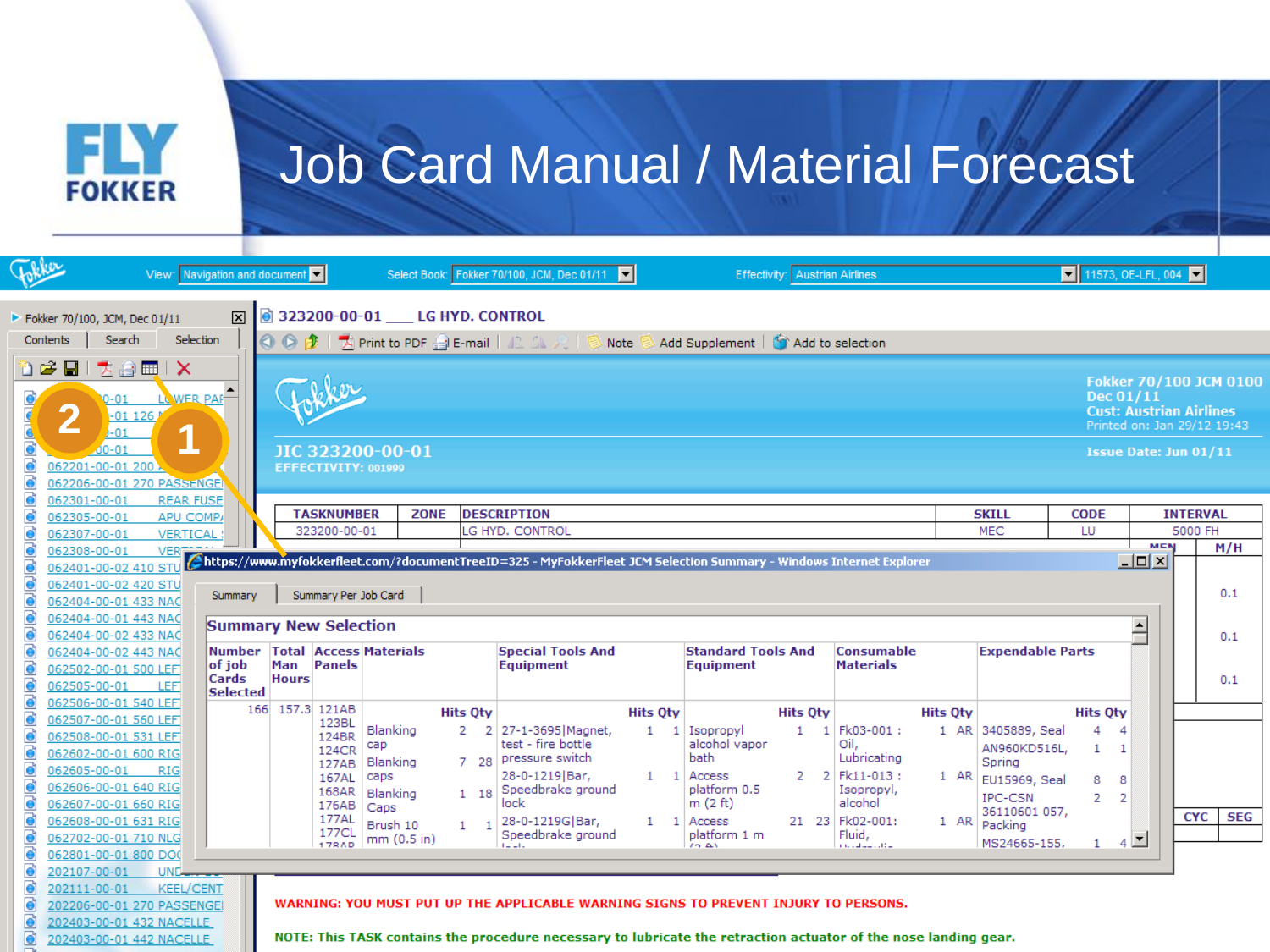

| <b>Tokker</b>                                                                                                                     | View: Navigation and document                                                                                                                        |                                 |     | Select Book: Fokker 70/100, JCM, Dec 01/11                           |                 |                                                | <b>Effectivity:</b> Austrian Airlines                                                                           |              | $\boxed{\blacksquare}$ 11573, OE-LFL, 004 $\boxed{\blacksquare}$ |                                                                                         |                 |            |
|-----------------------------------------------------------------------------------------------------------------------------------|------------------------------------------------------------------------------------------------------------------------------------------------------|---------------------------------|-----|----------------------------------------------------------------------|-----------------|------------------------------------------------|-----------------------------------------------------------------------------------------------------------------|--------------|------------------------------------------------------------------|-----------------------------------------------------------------------------------------|-----------------|------------|
| Fokker 70/100, JCM, Dec 01/11                                                                                                     | 図                                                                                                                                                    | 323200-00-01 __ LG HYD. CONTROL |     |                                                                      |                 |                                                |                                                                                                                 |              |                                                                  |                                                                                         |                 |            |
| Search<br>Selection<br><b>O ⊙ ♪   因 Print to PDF 白 E-mail   △ △ /   S Note</b><br>Contents<br>Add Supplement   T Add to selection |                                                                                                                                                      |                                 |     |                                                                      |                 |                                                |                                                                                                                 |              |                                                                  |                                                                                         |                 |            |
| ÒøØ<br>Ò<br>Ò<br>304106<br>3131                                                                                                   | 为台画   X<br>30200 -00-03 441 ENGINE AII<br>254 WSHLD, AN<br>O FLIGHT DAT                                                                              |                                 |     |                                                                      |                 |                                                |                                                                                                                 |              | Dec 01/11                                                        | Fokker 70/100 JCM 0100<br><b>Cust: Austrian Airlines</b><br>Printed on: Jan 30/12 14:40 |                 |            |
| $\bullet$ $\bullet$<br>3200<br>Ò                                                                                                  | $\overline{\mathbf{2}}$<br>315<br><b>5 FLIGHT WA</b><br>JIC 323200-00-01<br><b>JO LANDING G</b><br>EFFECTIVITY: 001999<br>320001-00 00 1 V LANDING G |                                 |     |                                                                      |                 |                                                |                                                                                                                 |              |                                                                  | Issue Date: Jun 01/11                                                                   |                 |            |
| Ò                                                                                                                                 | 322100-00-03 Exprorer User Prompt                                                                                                                    |                                 |     |                                                                      | $\vert x \vert$ |                                                |                                                                                                                 |              |                                                                  |                                                                                         |                 |            |
| Ò<br>322201-00-02                                                                                                                 | Script Fompt:                                                                                                                                        |                                 |     |                                                                      |                 |                                                |                                                                                                                 | <b>SKILL</b> | <b>CODE</b>                                                      |                                                                                         | <b>INTERVAL</b> |            |
| Ò<br>323200-00-01<br>ø                                                                                                            |                                                                                                                                                      |                                 |     |                                                                      | OK.             |                                                |                                                                                                                 | <b>MEC</b>   | LU                                                               | 5000 FH                                                                                 |                 |            |
| 323200-00-04<br>ø<br>323300-00-04                                                                                                 | Enter a name for the selection                                                                                                                       |                                 |     |                                                                      | Cancel          |                                                |                                                                                                                 |              |                                                                  | <b>MEN</b>                                                                              |                 | M/H        |
| đ<br>324300-00-04                                                                                                                 |                                                                                                                                                      |                                 |     |                                                                      |                 |                                                | DN AND RETRACTION HYDRAULIC CONTROL COMPONENTS.                                                                 |              |                                                                  |                                                                                         |                 |            |
| Ò<br>324400-00-01                                                                                                                 | OE-LFL 5,000 FH Febr 2012                                                                                                                            |                                 |     |                                                                      |                 | TASK IN ZONES 185, 531 AND 731.                |                                                                                                                 |              |                                                                  | 1                                                                                       |                 | 0.1        |
| ø<br>324400-00-03                                                                                                                 |                                                                                                                                                      |                                 |     |                                                                      |                 | NG GEAR DOOR TO BE OPENED.                     |                                                                                                                 |              |                                                                  |                                                                                         |                 |            |
| G<br>324500-01-05                                                                                                                 | ANTI-SKID                                                                                                                                            |                                 |     |                                                                      |                 |                                                |                                                                                                                 |              |                                                                  |                                                                                         |                 |            |
| ď                                                                                                                                 | 324800-00-01 253 BRAKES                                                                                                                              |                                 | 631 | <b>NOTE</b>                                                          |                 | : PERFORM THIS TASK IN ZONES 186, 631 AND 721. |                                                                                                                 |              |                                                                  | 1                                                                                       |                 | 0.1        |
| O                                                                                                                                 | 325100-00-01 126 NLG STEER                                                                                                                           |                                 |     |                                                                      |                 | RH MAIN LANDING GEAR DOOR TO BE OPENED.        |                                                                                                                 |              |                                                                  |                                                                                         |                 |            |
| ď                                                                                                                                 | 325100-00-05 121 NLG STEER                                                                                                                           |                                 | 711 |                                                                      |                 |                                                |                                                                                                                 |              |                                                                  |                                                                                         |                 |            |
| ď                                                                                                                                 | 325200-00-01 711 NLG STEER                                                                                                                           |                                 |     |                                                                      |                 |                                                |                                                                                                                 |              |                                                                  | 1                                                                                       |                 | 0.1        |
|                                                                                                                                   | 325200-00-02 200 NLG STEER                                                                                                                           | <b>REFERENCE</b>                |     |                                                                      |                 |                                                | <b>MECH</b>                                                                                                     | <b>INSP</b>  |                                                                  |                                                                                         |                 |            |
| ø<br>Ò                                                                                                                            | 344300-01-01 213 GROUND P                                                                                                                            | AMM 12-21-07-640-873-A          |     |                                                                      |                 |                                                |                                                                                                                 |              |                                                                  |                                                                                         |                 |            |
| ď                                                                                                                                 | 360000-00-01 412 PNEUMATIO                                                                                                                           | AMM 12-21-07-640-883-A          |     |                                                                      |                 |                                                |                                                                                                                 |              |                                                                  |                                                                                         |                 |            |
| ø                                                                                                                                 | 360000-00-01 422 PNEUMATIC                                                                                                                           |                                 |     |                                                                      |                 |                                                |                                                                                                                 |              |                                                                  |                                                                                         |                 |            |
| ď                                                                                                                                 | 360000-00-03 412 PNEUMATIO                                                                                                                           |                                 |     |                                                                      |                 |                                                |                                                                                                                 |              |                                                                  |                                                                                         |                 |            |
| ď                                                                                                                                 | 360000-00-03 422 PNEUMATIO                                                                                                                           |                                 |     |                                                                      |                 |                                                |                                                                                                                 |              |                                                                  |                                                                                         |                 |            |
| ø                                                                                                                                 | 360000-00-05 312 PNEUMATIO                                                                                                                           | <b>A/C REGISTRATION</b>         |     | <b>STATION</b>                                                       |                 | <b>DATE</b>                                    |                                                                                                                 |              |                                                                  | <b>SCT</b>                                                                              | <b>CYC</b>      | <b>SEG</b> |
| G                                                                                                                                 | 360000-00-06 412 PNEUMATIO                                                                                                                           |                                 |     |                                                                      |                 |                                                |                                                                                                                 |              |                                                                  | 04                                                                                      |                 |            |
| ď                                                                                                                                 | 360000-00-06 422 PNEUMATIO                                                                                                                           |                                 |     |                                                                      |                 |                                                |                                                                                                                 |              |                                                                  |                                                                                         |                 |            |
| ø                                                                                                                                 | 360000-00-07 310 PNEUMATIO                                                                                                                           |                                 |     |                                                                      |                 |                                                |                                                                                                                 |              |                                                                  |                                                                                         |                 |            |
| ø                                                                                                                                 | 360000-00-08 178 PNEUMATIC                                                                                                                           |                                 |     | LUBRICATION OF EXTENSION AND RETRACTION HYDRAULIC CONTROL COMPONENTS |                 |                                                |                                                                                                                 |              |                                                                  |                                                                                         |                 |            |
| đ                                                                                                                                 | 360000-04-21 121 PNEUMATIO                                                                                                                           |                                 |     |                                                                      |                 |                                                |                                                                                                                 |              |                                                                  |                                                                                         |                 |            |
|                                                                                                                                   | 491000-00-01 310 APU ENGIN                                                                                                                           |                                 |     |                                                                      |                 |                                                | WARNING: YOU MUST PUT UP THE APPLICABLE WARNING SIGNS TO PREVENT INJURY TO PERSONS.                             |              |                                                                  |                                                                                         |                 |            |
| Ø                                                                                                                                 | 498000-00-02 314 APU EXHAL                                                                                                                           |                                 |     |                                                                      |                 |                                                | NOTE: This TASK contains the procedure necessary to lubricate the retraction actuator of the nose landing gear. |              |                                                                  |                                                                                         |                 |            |
|                                                                                                                                   |                                                                                                                                                      |                                 |     |                                                                      |                 |                                                |                                                                                                                 |              |                                                                  |                                                                                         |                 |            |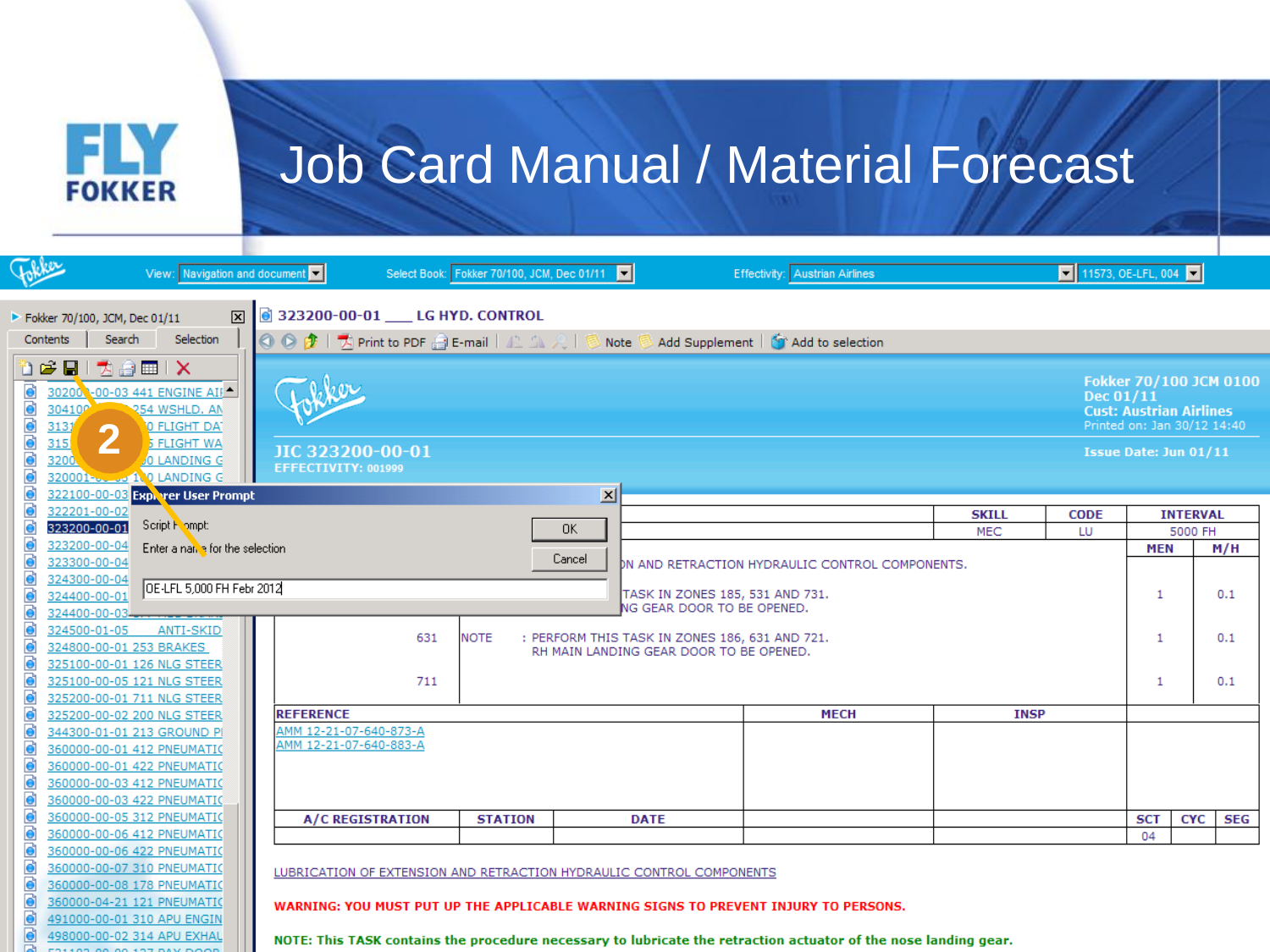

#### **Centers**

#### **Spares**

Parts Information Interchangeability **PMA Parts** 

- **+ Material Forecast** Availability/Pricing Availability/Pricing new! Exchange **Parts Quotations Order Status ABACUS Affairs**
- 
- **Spares Affairs**
- My Parts for Sale
- ▶ Component R&O
- ▶ Aircraft Modification
- $\blacktriangleright$  Aircraft MRO
- ▶ Knowledge
- Documentation
- $\blacktriangleright$  Financials
- $\blacktriangleright$  Communication

#### **Maintenance Material Forecasting (Fokker 70/100)**

This web-based system provides assistance to you in your logistic preparations for an upcoming maintenance event. It will help you improve to have the right parts at the right location at the right time! The result will be increased workforce efficiency and less AOG situations. In other words: 'Keeping Down-time Down'. Fokker Services developed this Maintenance Material Forecasting system by making use of the experience gained during the performance of numerous maintenance tasks by various aircraft MRO service providers in the past.  $>$  read more

1. Invite a colleague to create and save a new Maintenance Workpackage 2. Create and save a new Maintenance Workpackage 3. Select relevant workpackage and view the Material Forecast

Note: if you are a user of the Job Card Manual (JCM), you can also use the JCM to create a Maintenance Workpackage.



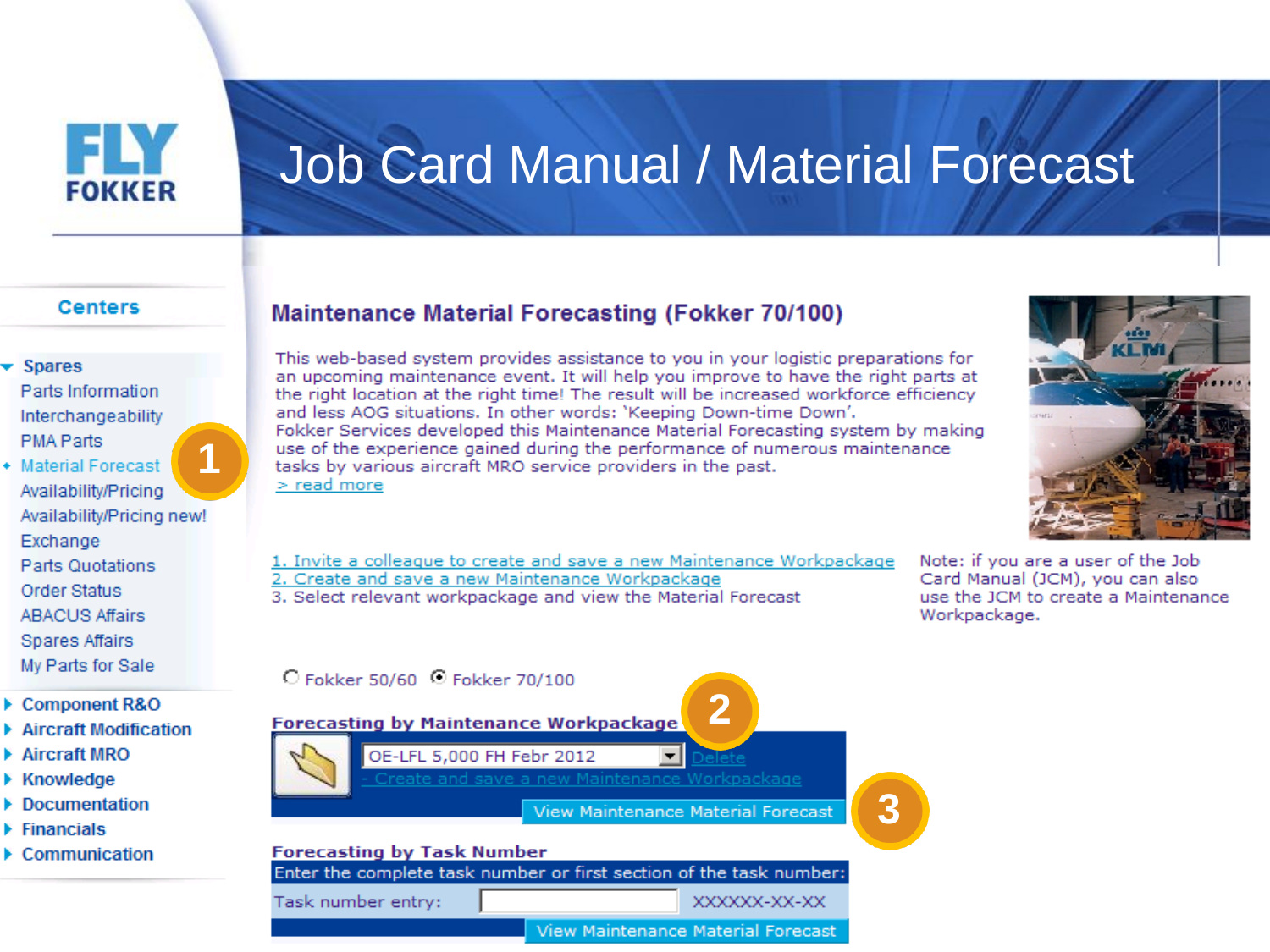

#### **Centers**

#### **Spares**

- Parts Information Interchangeability **PMA Parts**
- **Material Forecast** Availability/Pricing Availability/Pricing new! Exchange Parts Quotations **Order Status ABACUS Affairs**
- **Spares Affairs**
- My Parts for Sale
- ▶ Component R&O
- ▶ Aircraft Modification
- $\triangleright$  Aircraft MRO
- ▶ Knowledge
- Documentation
- $\blacktriangleright$  Financials
- $\triangleright$  Communication

### **Material Forecast by Maintenance Workpackage**

Please note that if you are planning to perform this maintenance workpackage on a range of aircraft during the coming year, the chance of a part being required will increase.

#### Material Forecast for Maintenance WorkPackage OE-LFL 5,000 FH Febr 2012

Replacement chance:  $> 0 %$   $\blacktriangleright$  Sort by: Replacement chance  $\blacktriangleright$ 

View

| Partnumber     | Keyword         | IPC.                     | Chance | $#$ tasks | Avg. Qty.<br>Used | MOQ SPQ |    | View Availability /<br>Pricing |
|----------------|-----------------|--------------------------|--------|-----------|-------------------|---------|----|--------------------------------|
|                |                 |                          |        |           |                   |         |    | Enter quantity required        |
| PR1910-2KIT15  | <b>SEAL</b>     |                          | 100 %  | n/a       | 8                 |         |    |                                |
| RF01759-61005  | <b>CLOTH</b>    |                          | 100 %  | n/a       | 27                |         |    |                                |
| RF01901-04204  | <b>PROMOTOR</b> |                          | 100 %  | n/a       |                   |         |    |                                |
| MS9385-05      | <b>PACKING</b>  | ⊻                        | 100 %  | n/a       |                   | 5       | 5  |                                |
| MS9386-013     | <b>PACKING</b>  | $\underline{\mathsf{v}}$ | 100 %  | n/a       |                   | 10      | 10 |                                |
| AS3582-266     | <b>RING</b>     | $\vee$                   | 100 %  | n/a       | 10                |         |    |                                |
| AS3209-554     | <b>PACKING</b>  | $\underline{\mathsf{v}}$ | 100 %  | n/a       | 5                 | 10      | 10 |                                |
| 39413-554      | <b>RING</b>     |                          | 100 %  | n/a       | 5                 | 10      | 10 |                                |
| EU15969        | <b>SEAL</b>     |                          | 100 %  | n/a       | 4                 | 10      | 10 |                                |
| FRF01902-04601 | <b>FLUID</b>    |                          | 100 %  | n/a       | 3                 |         |    |                                |
| MS9385-06      | <b>PACKING</b>  | $\underline{\mathsf{v}}$ | 100 %  | n/a       | 44                | 5       | 5  |                                |
| MS29513-114    | <b>RING</b>     |                          | 100 %  | n/a       | 6                 |         |    |                                |
| MS24665-155    | <b>PIN</b>      |                          | 100 %  | n/a       | 4                 |         |    |                                |
|                |                 |                          |        |           |                   |         |    |                                |